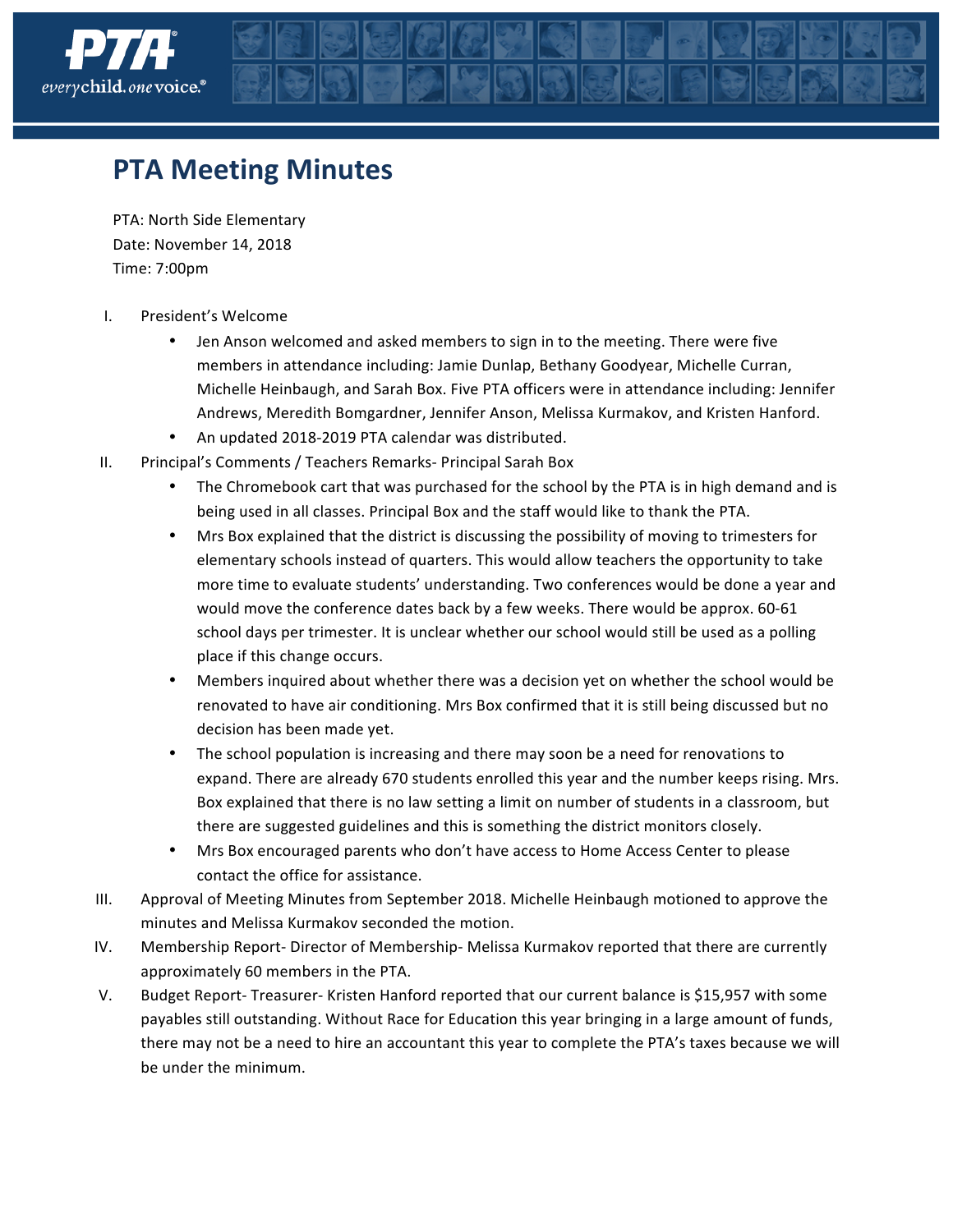- VI. Director of Events and Volunteers Report- Melissa Kurmakov reported no new changes. There are still open committee chair/co-chair positions including:
	- Spirit Sticks: Co-Chair
	- Ice Cream Social: Co-Chair
	- 2020 NS Pride T-shirts: Chair
	- Book Fair: Chair
	- Bake Sale: Chair
- VII. Past Events and/or Programs Report
	- Spirit Sticks: Jenn Andrews & Jamie Tum
		- There were just over \$100 in sales during the October sale plus \$100 in book fair sales. The next in-school sale will be December  $4^{th}$  and  $5^{th}$ . Pre-order forms will be sent out in late December for Valentines sticks.
	- Fall Sub Sale: Crystal Moran & Amanda Dulovich
		- The fall sub sale profited over \$2700 which is the highest it's been in years, possibly ever. The next sub sale will be in the spring.
	- Fall Book Fair: Jen Anson & Meredith Bomgardner
		- This year, all students received a free book valued up to \$9.99. Thank you to all of the volunteers. The next book fair will be in the spring and will have a dinosaur theme.
		- We currently have \$15,000 in Scholastic dollars. We are helping Mrs. Flute to buy family reading books with our Scholastic dollars.
	- Dudes & Donuts: Julie Clemens
		- Turnout for the event was good. Thursday was more crowded than Friday.
	- Super Male Readers: Colleen DeFrank
		- Initially we had trouble filling volunteer spots but they filled last minute.
	- Fall Pictures: Ali Simpson
		- Retakes were today. A photographer from LifeTouch was walking around the school today taking candids. This brought up the question of whether they are helping with the yearbook. Jen Anson will follow up with the committee chairs.
	- Teacher Luncheon: Kristyn Beeman & Amy Murphy
		- One family donated 9/10 gift cards needed. The committee chairs will send a thank you. All donations showed up. The luncheon went well with the exception of running out of meat at the very end. An adjustment will be made for next time. The same committee chairs will work on the spring luncheon.
	- Bake Sale- Melissa Kurmakov
		- Rainy weather affected sales. Sales picked up once the stand was moved outside. The Judge of Elections wouldn't cooperate with our setup. The event profited \$400 which exactly covered the ice skating party rental.
	- Hershey Bears 5<sup>th</sup> Grade Chorus Performance: Michelle Heinbaugh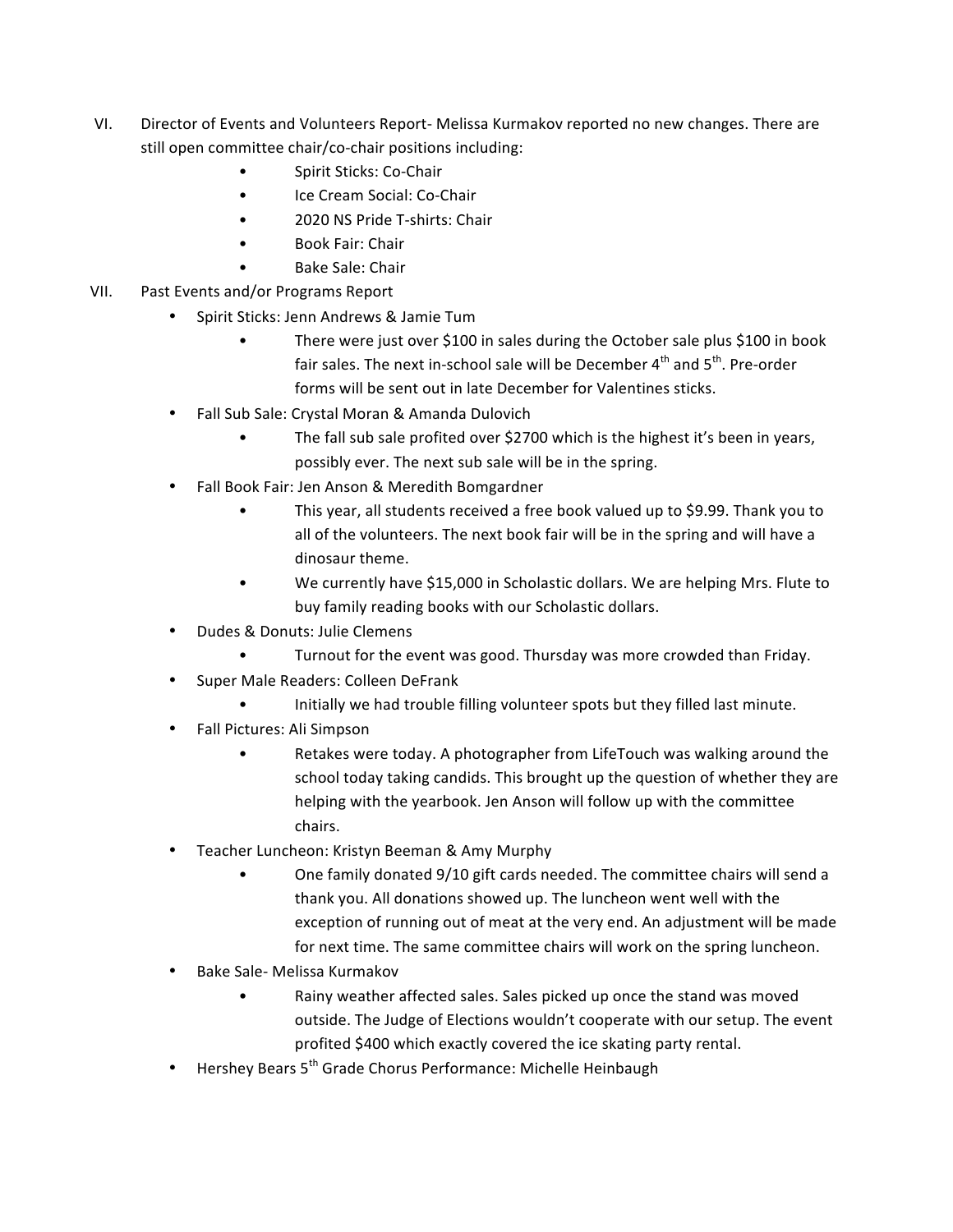

• Tickets only went out to family members of 5th grade chorus members. The idea of opening it up to the whole school to purchase tickets similar to the Senators game was discussed. Michelle will find out ticket price breakdown.

- Ice Skating Party: Melissa Kurmakov
	- The rental fee was \$400 which was covered by the bake sale. There were approximately 100 people in attendance.
- **IHOP Fundraiser** 
	- The fundraiser profited \$151 but was complicated to coordinate and there were complaints of the dining experience.
- PAC Meeting: Jamie Dunlap
	- The main subject being discussed was the idea of moving to trimesters, as Mrs Box explained.
	- There is a difference in the number of cycle days between elementary and secondary schools which makes the calendars confusing.
		- 1. The district is considering changing to a calendar in HAC that would show the cycle day that correlates to that particular student in their profile.
	- Mrs Box reported that SPP scores will be coming out in a few days. North Side's scores are well above where the scores should be for growth in a year
		- 1. These scored are based off of PSSAs
		- 2. There will be a new way of scoring which will pull in things like kids exposure to career readiness, English language learners' progress, attendance, etc
		- 3. Every Student Succeeds Act- related to this

## VIII. Upcoming Events

- Skating Party: Alyssa Klein
	- The event will be held on Feb 17. A new committee chair person will be needed to handle this event. The new chair could use the flyer from last year. Melissa Kurmakov will post about the open chair position on Facebook.
- Color Me Mine Spirit Week: Michelle Heinbaugh
	- This spirit event is being done instead of Five Below. The PTA will receive 30% of pottery purchases.
- Dave & Busters Power Card Sales: Michelle Heinbaugh
	- D&B won't do a spirit night yet because they're too new but for now will do a power card sale
		- 1. Flyers just went home
		- 2. Cards are for games only, not food, and are sold in \$10 or \$20 increments. The activation fee is waived.
		- 3. The PTA will earn 50% of proceeds
		- 4. They come in before Christmas- we get them the week of December 10.
		- 5. The selling period now through the day after Thanksgiving.
- Get Air Spirit Event: Michelle Heinbaugh